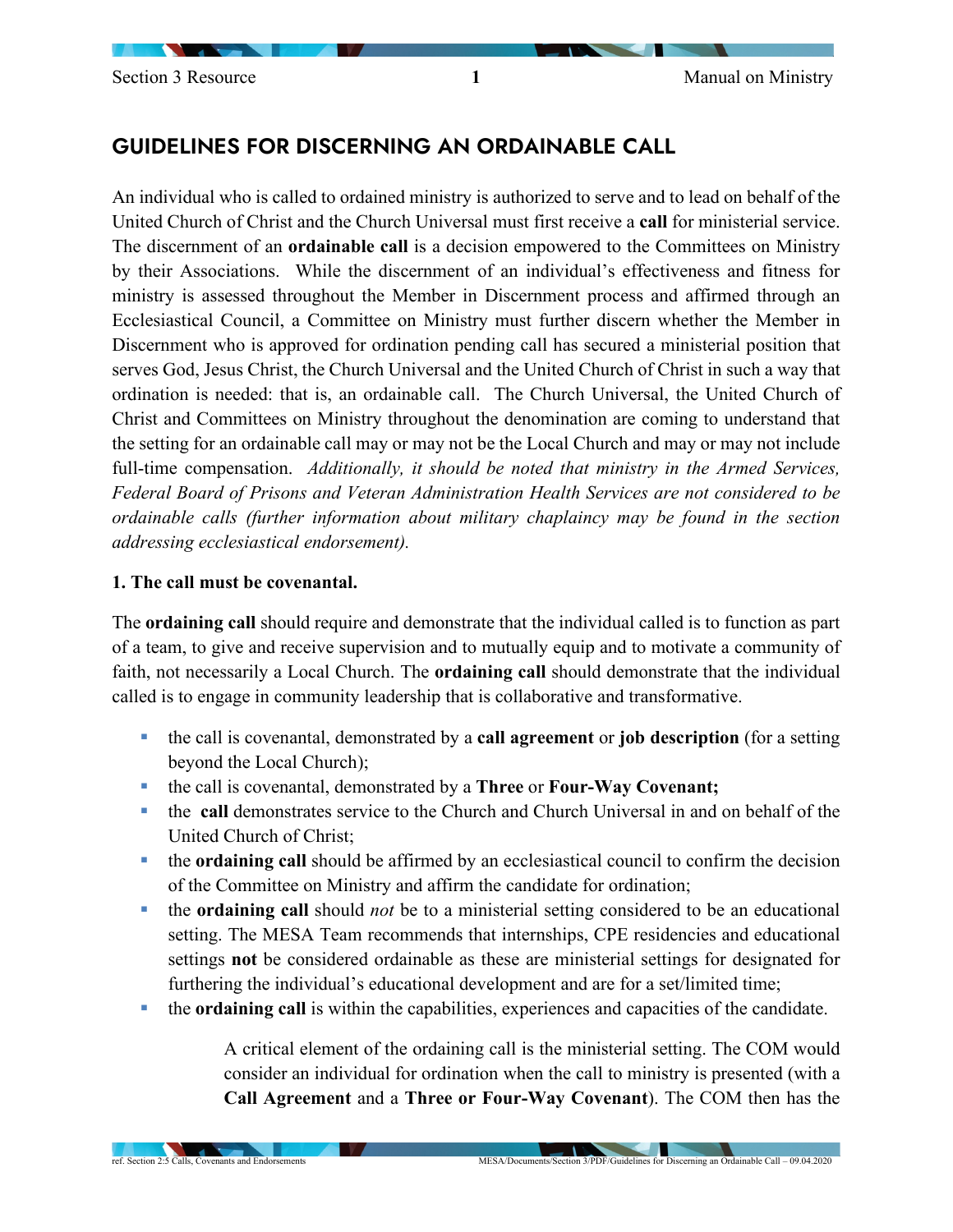responsibility to determine whether or not the call meets the needs of the Church and the Church Universal.

### 2. **The ordainable call meets the needs of the Church and Church Universal.**

It is important that the Committee on Ministry determines that the ordaining call meets the needs of the Church and the Church Universal. The call is not necessarily defined by salary or the amount of time (part-time, half-time, quarter-time). Neither is an ordainable call limited by service to the Local Church, the ordaining call may be to a setting beyond the Local Church.

- the ministerial setting requires the practice of ministry, rites, sacraments of the Churches;
- this call to ministry offers opportunities to preach the Good News, to integrate the Biblical, theological and pastoral disciplines;
- this call demonstrates an ongoing commitment to the United Church of Christ;
- this call serves the Church and serves God;
- this call engages in mission and outreach;
- this call brings life to sacred stories and traditions in worship, proclamation and witness;
- this call/ministry preaches/testifies to the Good News, in part through the sacraments, to a broader Christian heritage;
- this call appreciates, practices and passes on traditions of faith while interpreting them in light of the context of a diverse and changing world;
- this call is within the capabilities, experiences and capacities of the candidate.

# **3. The ordainable call demonstrates mutuality in ministry between the minister and the community.**

An ordainable call demonstrates tangible commitments to shared concerns and mutual accountability for the sake of sustained ministry. Whether *an individual has been called to a Local Church or a ministerial setting beyond the Local Church (holding membership in the Local Church that supports the called individual and the ministerial setting), it is expected that there are ongoing* structures of both support and accountability in place to encourage the long-term well-being of the minster (once ordained) and the ongoing viability of the ministry being undertaken.

- this call demonstrates mutuality of ministry through a **Three or Four-Way Covenant;**
- this call demonstrates an understanding of community;
- this call encourages the building of relationships of mutual trust and interdependence;
- this call acknowledges the desire for healthy relationships, good communication and mutual concern for all this call is within the capabilities, experience and capacities of the candidate.